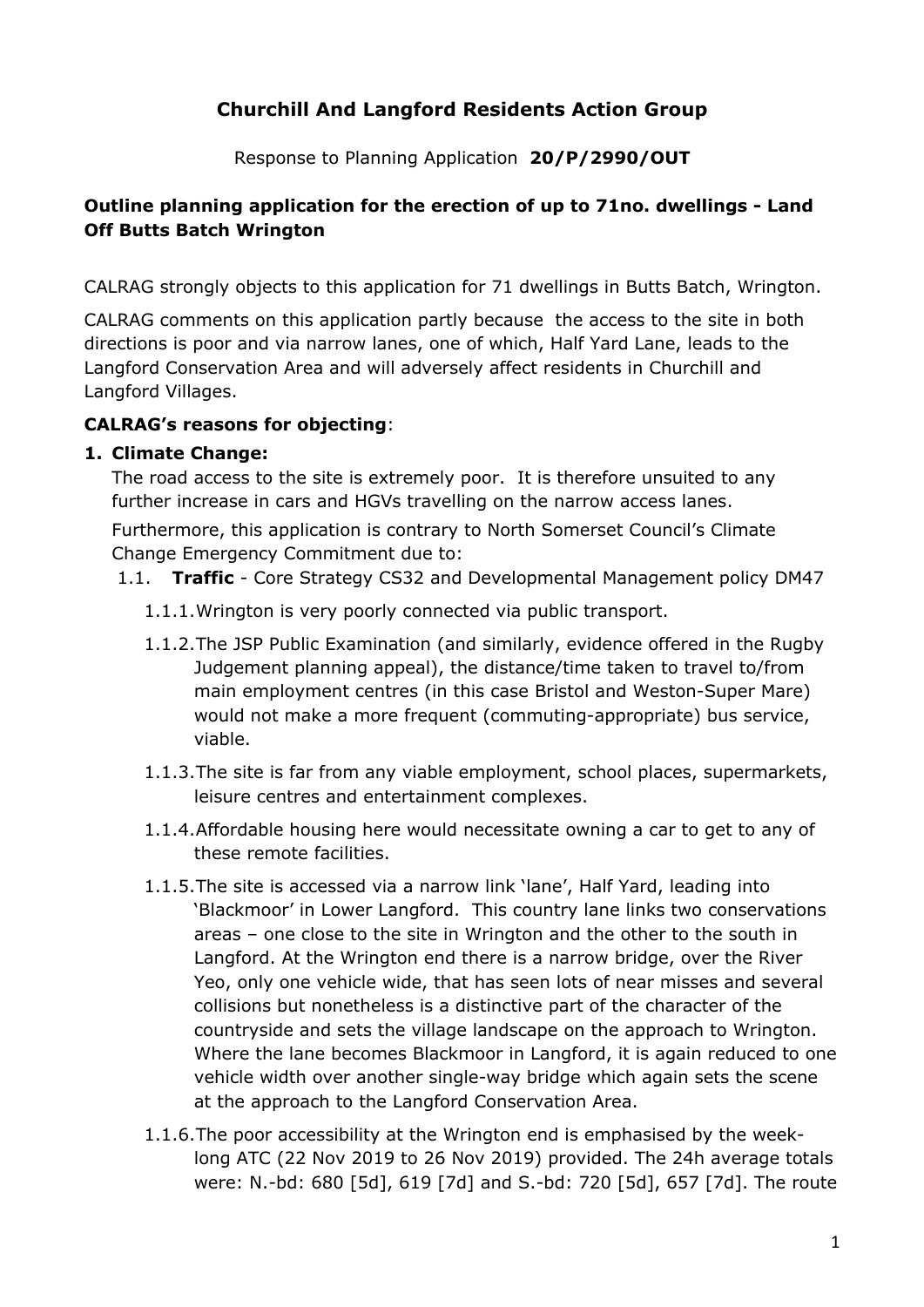is evidently rather weakly trafficked, which is consistent with its constrictions and general narrowness.

- 1.1.7.The route is so narrow that a full-width vehicle would find it hard to safely pass a car. Furthermore, within Blackmoor, the road becomes so narrow and beset by blind bends that safe progress by an HGV would be hard to achieve.
- 1.1.8.Vehicles attempting to find an alternative from the east (Long Lane or Nates Lane or Havyatt Road) or from the west (West Hay Road) would encounter similar difficulties. For an HGV, approaching from the north (Wrington Hill) the conditions are even worse. Furthermore, all the above routes pass through Wrington itself via the constricted village centre. There is, in fact, no satisfactory route available for heavy vehicles.
- 1.1.9.We also wish to point out that the two narrow bridges, encountered at each end of Half Yard, are of dubious strength. Were they required to carry the proposed construction traffic, then it would be necessary to perform a structural check (and possibly to undertake reinforcement) on each of these bridges.

# 2. **Conservation areas**

**2.1.**Although the site is not located within-a Conservation Area, nonetheless it will have a severe impact on two of these -one opposite the site in Wrington and another in Langford.

# 3. **Employment**:

- 3.1. Local village employment opportunities are inadequate. There is no employment to justify such a large development sited far from appropriate public transport.
- 3.2. More remote sources of employment can only be reached by car.
- 3.3. For commuting purposes, the tenuous public transport service is unuseable.
- 3.4. Government advisor, Professor Paul Cheshire commented that new housing estates should only be built within 10 minutes walking distance of a train station.
- 3.5. The nearest train station is at Yatton.
- 3.6. Recent new housing developments in Churchill and Langford would have already exhausted any local appropriate employment opportunities.

# 4. **Flooding:**

- 4.1. The height of this site will protect most of the residents of this development from being directly flooded but the site is between two flood 3 zones.
- 4.2. Potential implications of downstream flooding of the River Yeo need to considered in greater detail than the applicant has outlined.
- 4.3. The developer has noted a mitigation against flooding of the site. However, with so many additional houses in the whole area (including Churchill and Langford) the increased speed at which flood water now reaches the River Yeo must be given more detailed consideration.